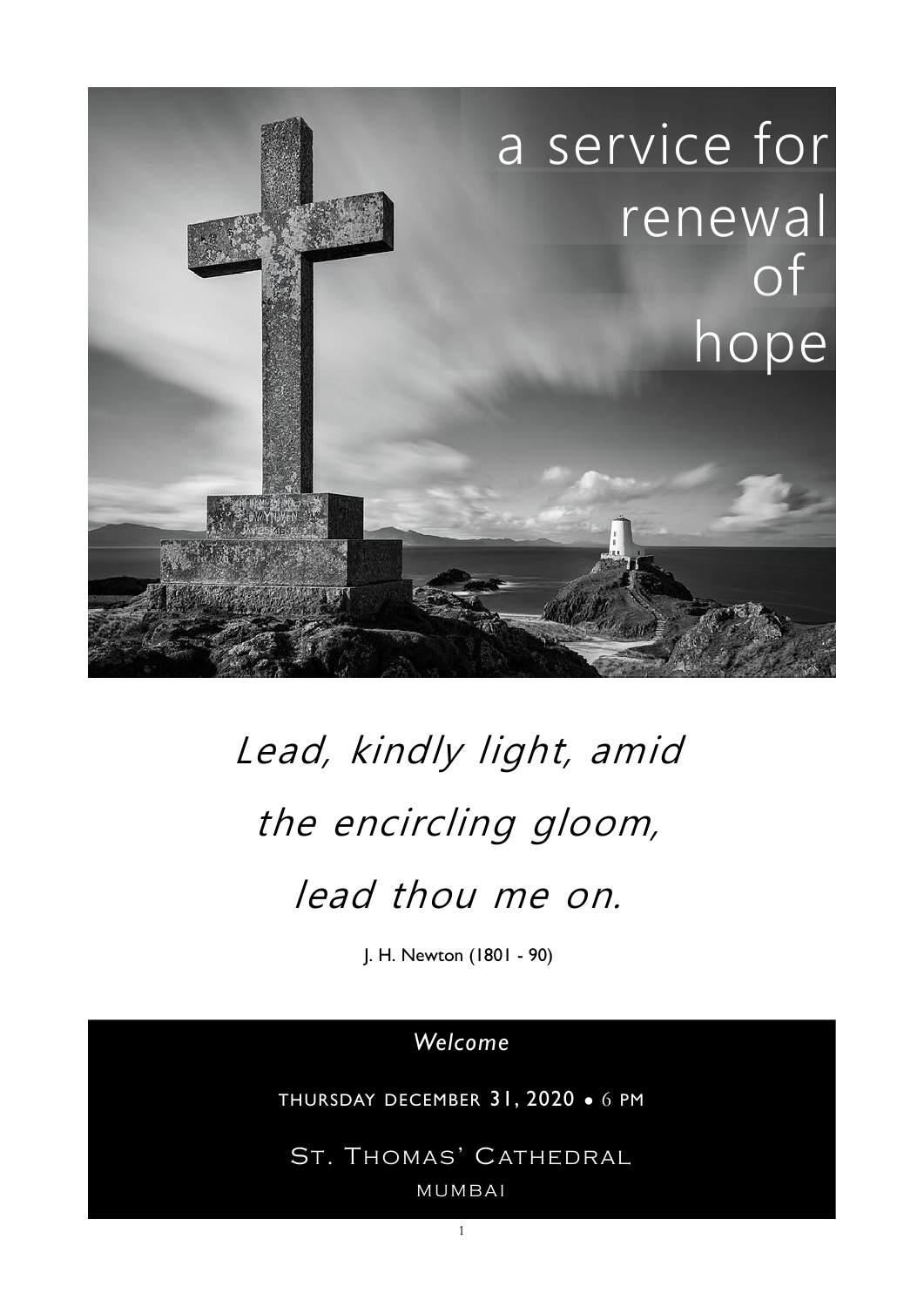## a service for renewal of hope

*"Ich rufe dich zu dir Herr Jesu Christ" J.S. Bach, BWV 639 (1685 - 1750) ("I call to you, Lord Jesus Christ)* 

**Interlude on, "Amazing Grace"** *Bryan Hesford (1930 - 1996) Bryan Hesford (1930 - 1996)* 

*Please stand as the Presbyter enters.* 

**Voluntary** 

**Introit**  *Sung by the Cantors* 

LEAD, kindly Light, amid the encircling gloom, Lead Thou me on; The night is dark, and I am far from home, Lead Thou me on. Keep Thou my feet; I do not ask to see The distant scene; one step enough for me.

So long Thy power has blest me, sure it still Will lead me on, O'er moor and fen, o'er crag and torrent, till The night is gone, And with the morn those Angel faces smile, Which I have loved long since, and lost awhile.

> *Words: Cardinal John Henry Newman (1801 - 1890) Tune: SANDON ● Composer: Charles Purday (1799 - 1885)*

*Please be seated.* 

#### **Welcome** & **Introductory Remarks**

*The Revd Avinash Rangayya (The Presbyter)* 

#### **Opening Sentences**

| Presbyter | lesus said,<br>'I have said this to you, so that in me you may have peace. In the world<br>you face persecution. But take courage; I have conquered the world!' |                |
|-----------|-----------------------------------------------------------------------------------------------------------------------------------------------------------------|----------------|
|           |                                                                                                                                                                 | John $16.33$   |
|           | The Lord is good, a strong refuge when trouble comes.                                                                                                           | Nahum 1.7      |
| All       | God is close to those who trust in Him.                                                                                                                         |                |
| Presbyter | May the God of hope fill you<br>with all joy and peace in believing,<br>so that you may abound in hope<br>by the power of the Holy Spirit.                      | Romans $15:13$ |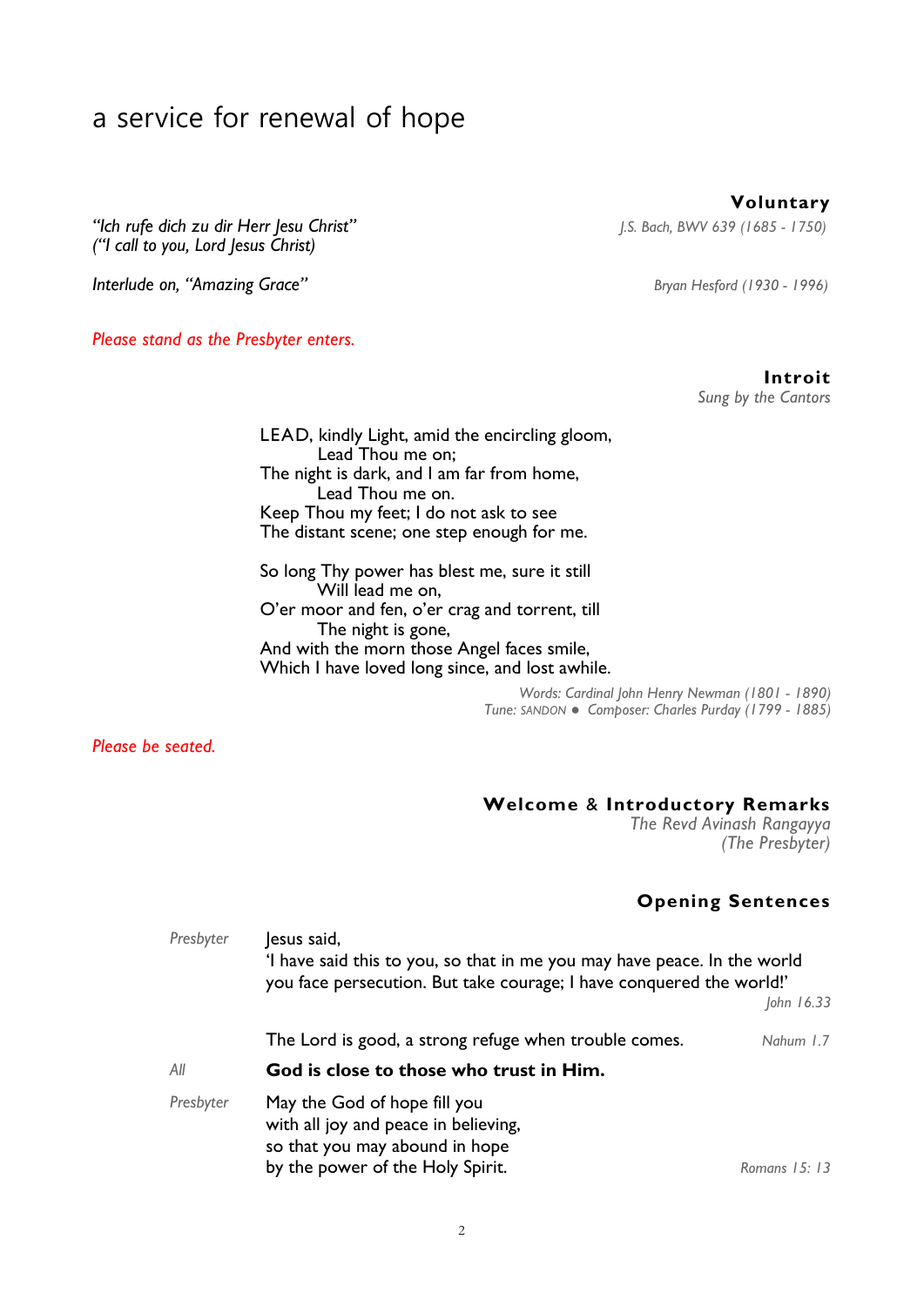#### **Lighting the Candle of Hope**

*We keep a moment's silence and gather our thoughts, intentions and prayers.* 

*As the candle is lit, the Cantors sing:* 

Unbounded grace, it reached to me, When hope was gone from view. In my despair Christ came to me As He alone could do.

*After the Candle of Hope is lit, the reader says:* 

Let us pray

We light this candle as a sign that you are with us, Lord, and with all your Church gathered in different places yet united by your Spirit and in faith, hope and love. May the flickering light of this candle shine the Christ-light into the hearts of all people. All *Amen* 

*The Cantors sing:* 

God's grace does not on me depend, it's God who is my stay. His love is offered without end. He walks with me each day.

*John E. Walvoord and Don Wyrtzen* 

*The Presbyter says:* 

May the God of hope fill you with all joy and peace in believing, so that you may abound in hope by the power of the Holy Spirit.

*Romans 15: 13* 

#### **A Collect for Hope**

*The Presbyter* 

BOUNTIFUL God, source of the greatest good for all of us: Guide us in the right direction towards a better future for your creation. Help us to overcome our own limitations during this pandemic, and grant us steadfast love to look after each other. Give us humbleness of heart to accept that without you we cannot be real stewards of your creation. Show us ways to spread the gospel that will touch hearts and change minds for a better tomorrow for all humanity, the preservation of every creature, and the planet. In the name of your beloved Son, we ask it.

*All Amen.*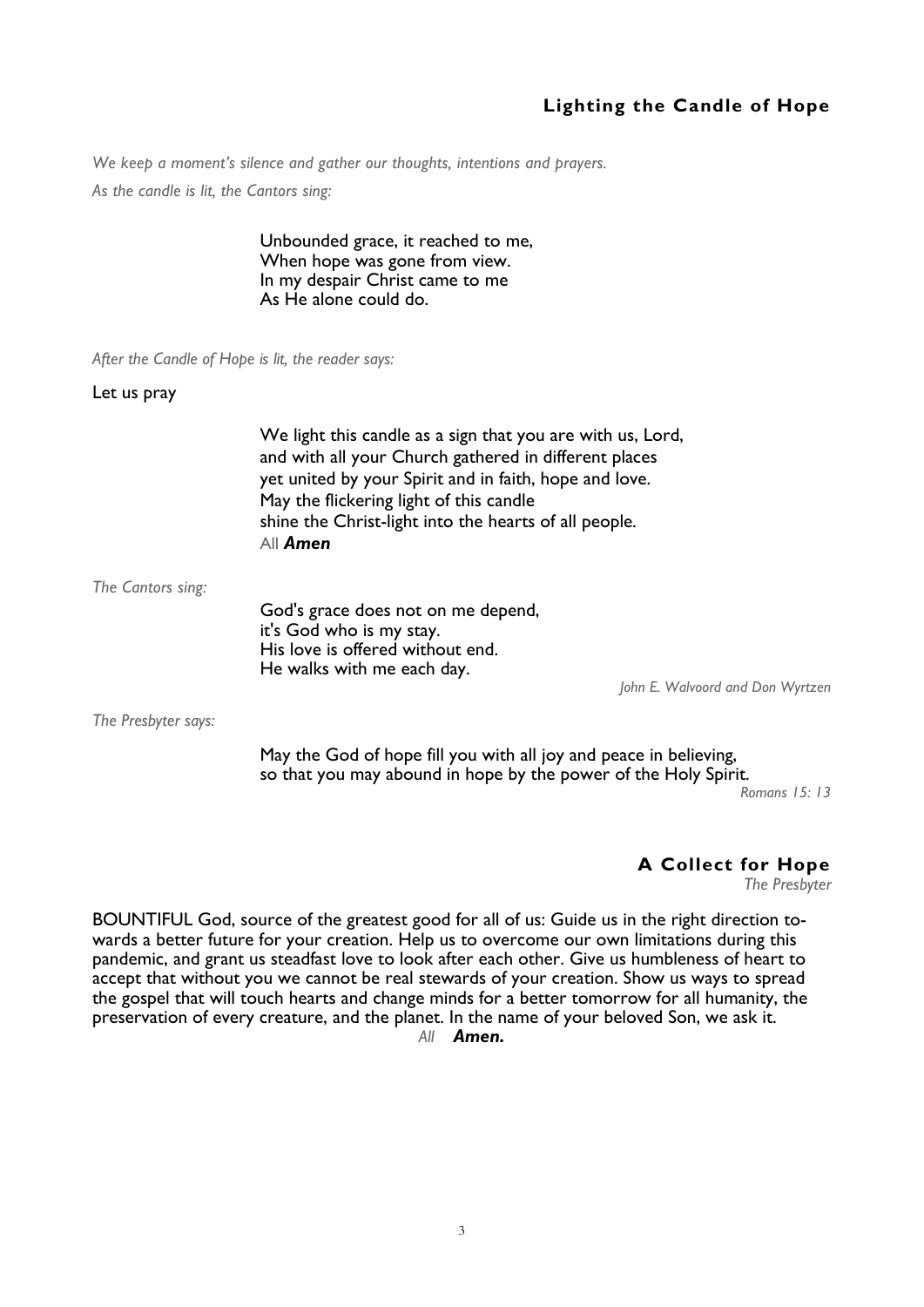#### **A Reading from the New Testament**

*First Letter of St Paul to Timothy chapter 6 verses 11-16*

But you, man of God, flee from all this, and pursue righteousness, godliness, faith, love, endurance and gentleness.

Fight the good fight of the faith. Take hold of the eternal life to which you were called when you made your good confession in the presence of many witnesses.

In the sight of God, who gives life to everything, and of Christ Jesus, who while testifying before Pontius Pilate made the good confession, I charge you to keep this command without spot or blame until the appearing of our Lord Jesus Christ, which God will bring about in his own time— God, the blessed and only Ruler, the King of kings and Lord of lords, who alone is immortal and who lives in unapproachable light, whom no one has seen or can see. To him be honour and might forever. Amen.

**Psalm 91** 

*Intoned by the Cantors* 

#### *Refrain The Lord is my refuge and my fortress, my God in whom I trust.*

- 1. He who dwells in the shelter of the **|** Most High**\***  will abide in the shadow of the Al- **|** mighty.
- 2. I will say to the Lord, "My refuge and my | fortress,\* my God, in | whom I trust."
- 3. For he will deliver you from the snare of the **|** fowler**\***  and from the deadly **|** pestilence.
- 4. He will cover you with his pinions, and under his wings you will find | refuge;\* his faithfulness is a shield and | buckler.

 *Refrain* 

- 5. You will not fear the terror **|** of the night,**\***  nor the arrow that **|** flies by day,
- 6. nor the pestilence that stalks in  $\vert$  darkness,\* nor the destruction that wastes at  $|$  noonday.
- 7. A thousand may fall at your side, ten thousand at your **|** right hand,**\***  but it will not come **|** near you.
- 8. You will only look | with your eyes\* and see the recompense of the | wicked. *Refrain*
- 9. Because you have made the Lord your **|** dwelling place—**\***  the Most High, who is my **|** refuge—
- 10. no evil shall be allowed to be- | fall you,\* no plague come | near your tent.
- 11. For he will command his angels con- **|** cerning you**\***  to guard you in **|** all your ways.
- 12. On their hands they will | bear you up,\* lest you strike your foot a- | gainst a stone.
- 13. You will tread on the lion and the **|** adder;**\***  the young lion and the serpent you will trample **|** underfoot.

**Glory be to the Father and | to the Son\* and to the Holy | Spirit; as it was in the be- | ginning,\* is now, and will be forever. | Amen.** 

*Refrain*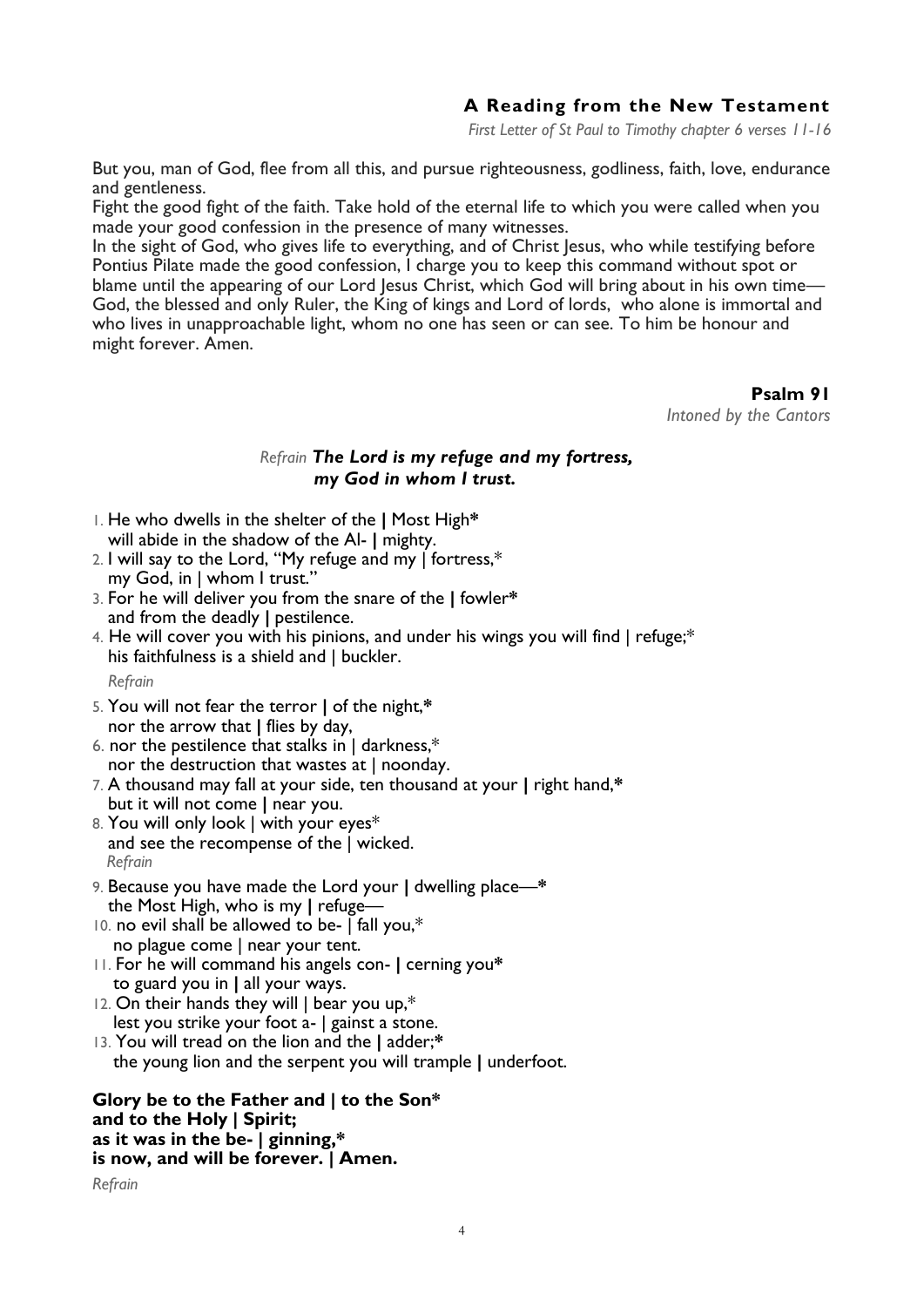**Homily**  *The Revd Avinash Rangayya* 

#### **Prayers of the People**

#### *Prayer for putting on a mask*

We bless you and praise you, Lord Christ, for commanding us to love one another. Let this mask be a sign of your love, and let my behaviour be filled with love for my neighbour.

*All Amen.*

#### *Prayer for those returning to work*

Lord, you know what it is like to be alone and be afraid. We pray for those who are soon returning to their workplaces. Walk ahead of them and walk beside them. *All Amen.*

#### *The Cantors sing:*

Christ be beside me, Christ be before me, Christ be behind me, King of my heart. Christ be within me, Christ be below me, Christ be above me, never to part. *(St Patrick's Breastplate')*

#### *Prayer for those affected by COVID and disparities therein*

Oh God of all comfort, we pray for those who have been, who are, and who will be, affected by all that encompasses Covid-19. The physical, mental, spiritual, emotional, and financial burdens are great. May they know especially that they are heard, they are held, and they are loved. By Your name we are beloved, we belong, and we are beautiful. *All Amen.* 

#### *A prayer for our church community in this time*

Loving God, deliver us from simply desiring to go "back to normal," give us grace instead to be open to the opportunities that your Spirit brings in this time of separation. In your good time bring us safely back together as a people renewed in the knowledge of your faithfulness and abiding love. We pray in the name of Jesus. *All Amen.* 

*The Cantors sing:* 

In His time, in His time, He makes all things beautiful in His time. Lord, please show me everyday as You're teaching me Your way, that you do just what You say in Your time.  *Diane Ball*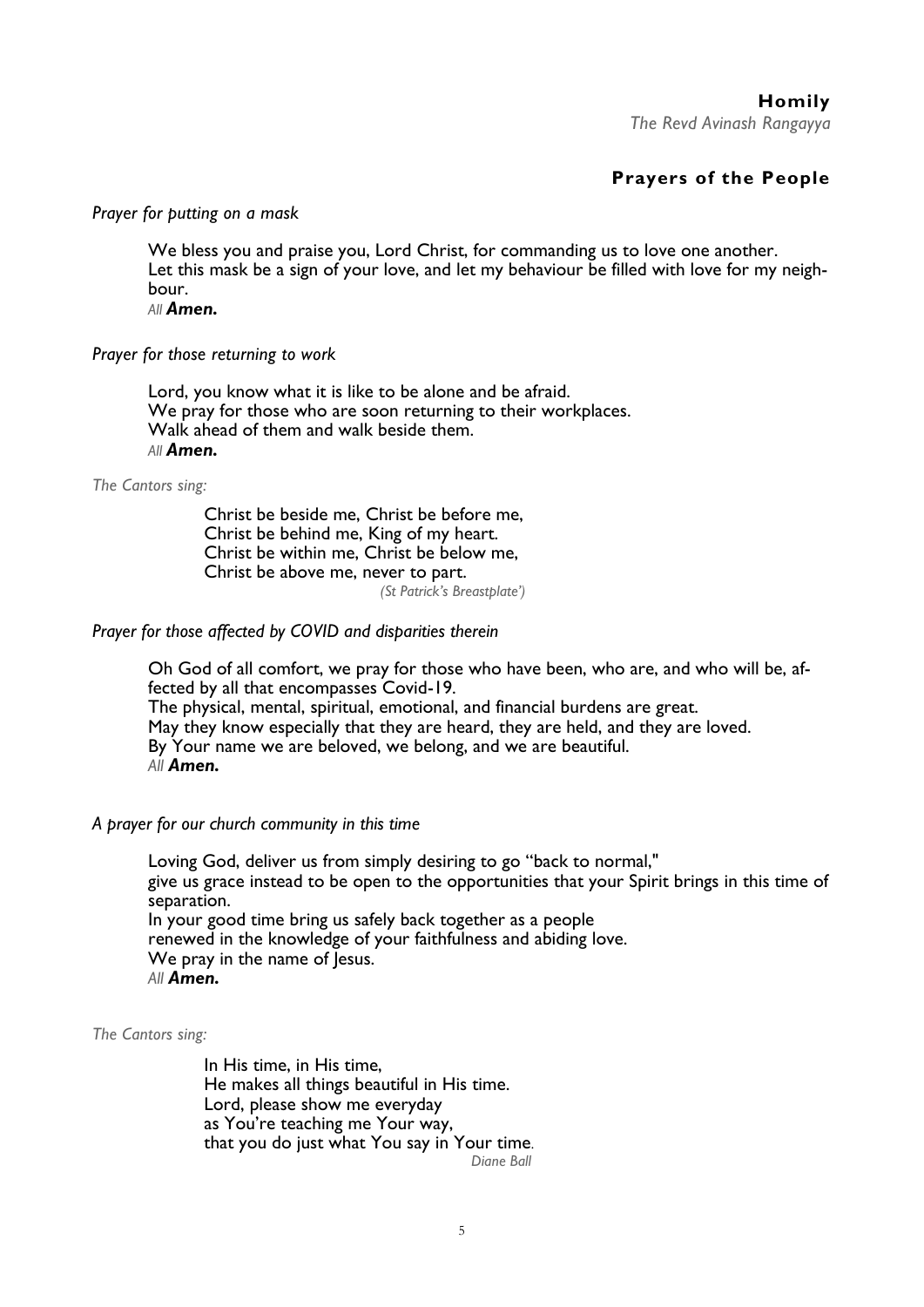*In Time of Great Sickness and Mortality (The Book of Common Prayer, 1928)* 

O most mighty and merciful God, in this time of grievous sickness, we flee unto thee for succour. Deliver us, we beseech thee, from our peril; give strength and skill to all those who minister to the sick; prosper the means made use of for their cure. *All Amen.* 

#### *For Emergency Workers*

God our strong deliverer: when those charged with the urgent mediation of your healing power feel overwhelmed, give comfort, and renew their energy and compassion, for the sake of lesus in whom is our life and our hope. *All Amen.* 

#### *For Workers and Day Labourers*

Provident Father, Creator of humankind: Your Son our Lord lived among us as a day labourer, earning thus his daily bread. Support and protect those who are reopening their businesses, through Jesus our Lord. *All* Amen.

*For the Aged (The Book of Common Prayer)* 

Look with mercy, O God our Father, on all whose increasing years bring them weakness, distress, or isolation.

 As their strength diminishes, increase their faith and their assurance of your love. This we ask in the name of Jesus Christ our Lord. *All Amen.* 

*The Presbyter reads the final prayer* 

#### *For Christ's Presence*

Resurrected Lord: Dwell in each of our hearts,

in each person who has been hospitalized, in all medical personnel, in priests and pastors, in the rulers of the nations and civic leaders, in our families at home, in our grandparents, in those who are in prison, who are afflicted, who are oppressed and mistreated, in those who do not have their daily bread,

in those who have lost a loved one because of COVID-19 or some other condition. May the Resurrected Christ bring us hope, strengthen our faith,

fill us with love and kinship, and grant us his peace.

*All Amen.* 

*The Cantors sing:* 

In Christ alone my hope is found He is my light, my strength, my song This Cornerstone, this solid ground Firm through the fiercest drought and storm What heights of love, what depths of peace When fears are stilled, when strivings cease My Comforter, my all in all Here in the love of Christ I stand.

*Keith Getty (b. 1974) and Stuart Townend (b. 1963)*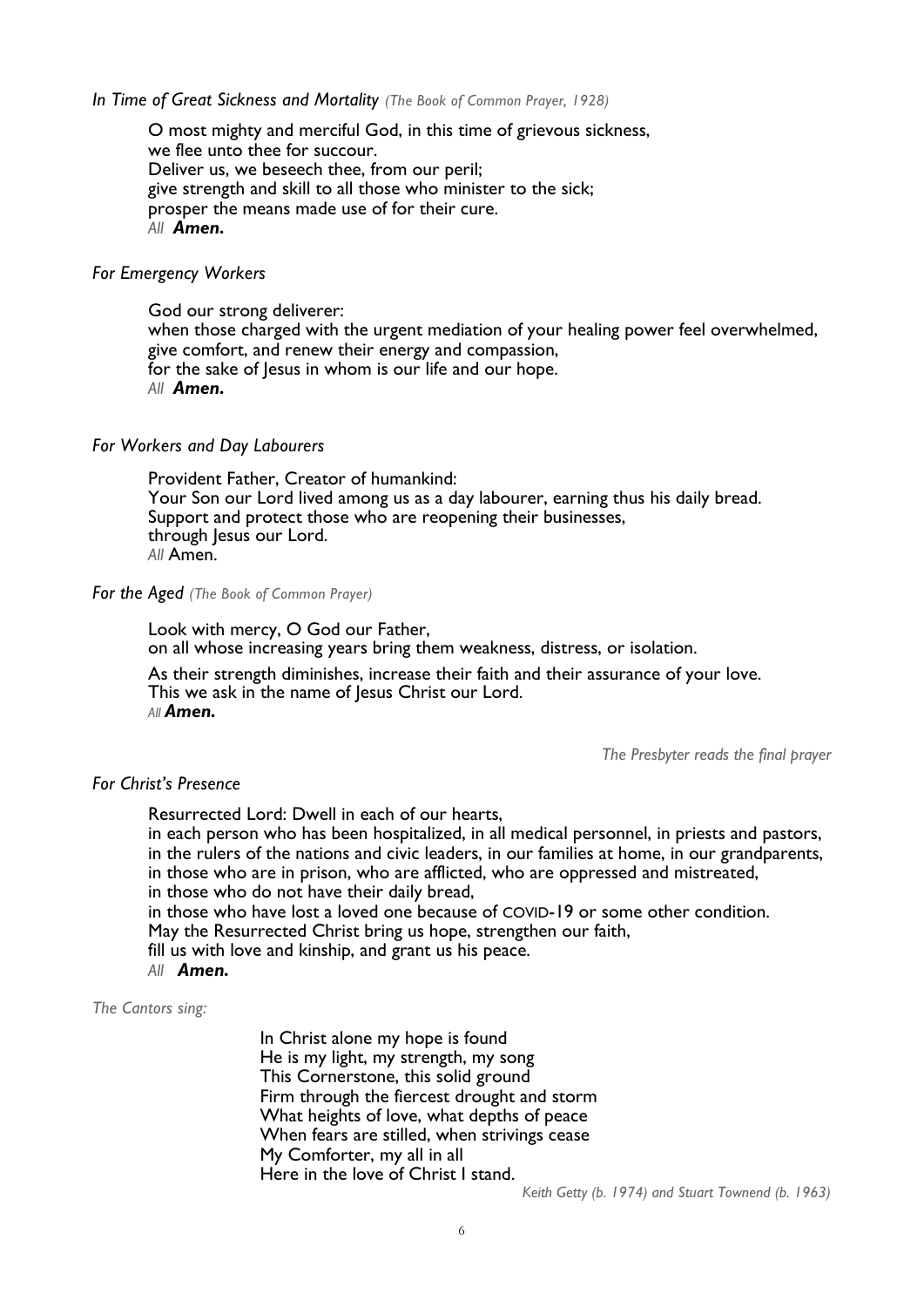Almighty God,

whose Son was revealed in majesty before he suffered death upon the cross: Give us faith to perceive his glory, that we may be strengthened to bear our cross, and be changed into his likeness, from glory to glory; through Jesus Christ our Lord, who lives and reigns with you in the unity of the Holy Spirit, one God, now and forever.

 *All Amen.* 

**Hymn**  *Sung by the Cantors* 

Amazing grace! How sweet the sound That saved a wretch like me! I once was lost, but now am found; Was blind, but now I see.

'Twas grace that taught my heart to fear, And grace my fears relieved; How precious did that grace appear The hour I first believed.

Through many dangers, toils, and snares, I have already come;' Tis grace hath brought me safe thus far, And grace will lead me home.

> *Words: John Newton (1725 - 1807) Music: William Walker (1809 - 1875) ● Tune: NEW BRITAIN*

*All turn to face the West Door.* 

#### **The Dismissal**

| Presbyter | To a troubled world,   |  |
|-----------|------------------------|--|
| All       | peace from Christ.     |  |
| Presbyter | To a searching world,  |  |
| All       | love from Christ.      |  |
| Presbyter | To a waiting world,    |  |
| All       | all hope from Christ.  |  |
| Presbyter | Let us bless the Lord. |  |
| All       | Thanks be to God!      |  |

#### **Postlude**

 *arr by Gordon Young (1919 - 1998)* 

*"Be Thou my vision, O Lord of my heart" Irish traditional tune, 'Slane'*